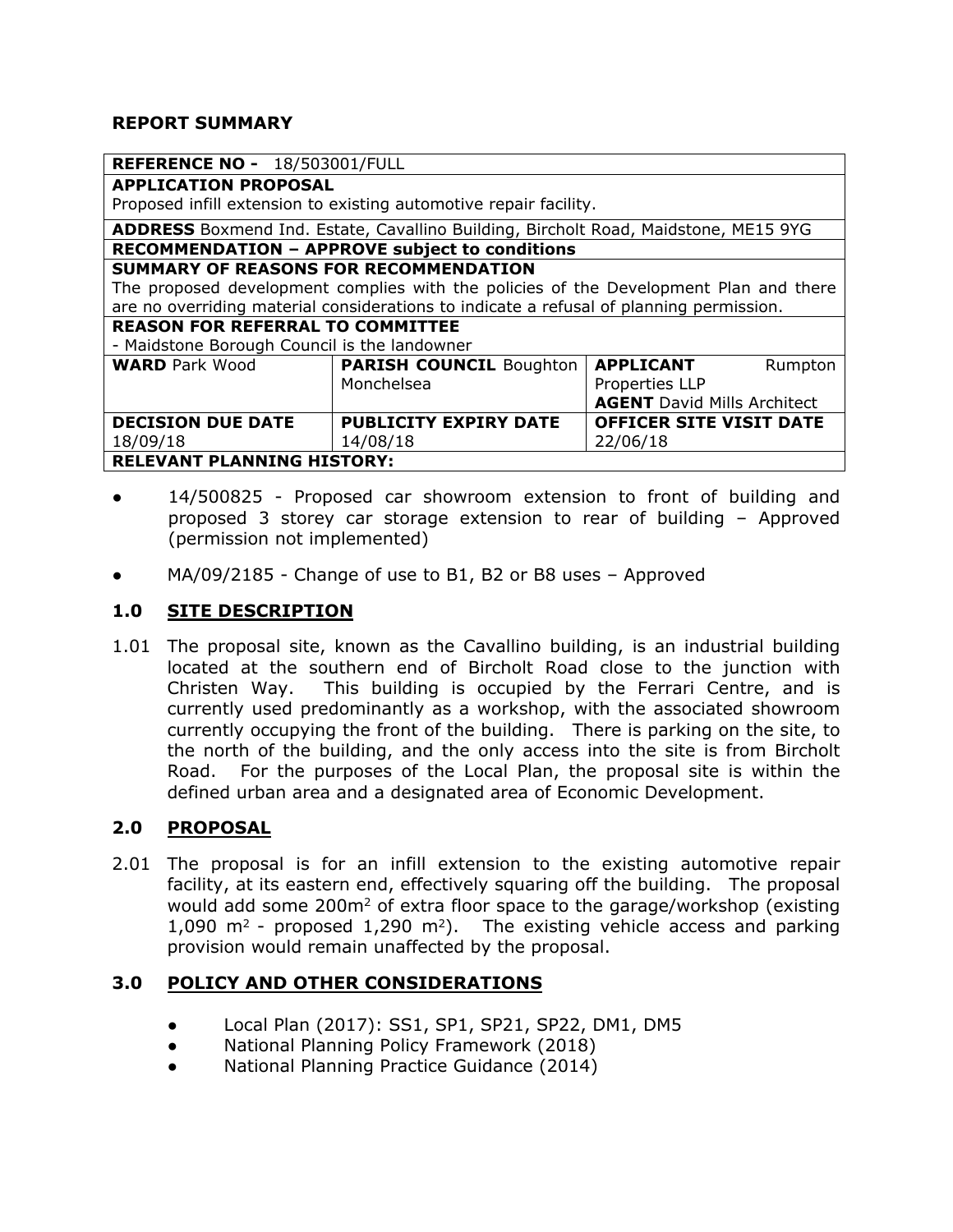### **4.0 LOCAL REPRESENTATIONS**

4.01 **Local Residents**: No representations have been received.

# **5.0 CONSULTATIONS**

- 5.01 **Boughton Monchelsea Parish Council:** Raised no objection to proposal.
- 5.02 **KCC Public Rights of Way Officer:** Commented that PROW KM112 runs along western boundary of site and should not affect the application.

# **APPRAISAL**

### **Main issues**

6.01 As the largest and most sustainable location, the urban area of Maidstone, as defined by the Local Plan, should be the focus for new development. Relevant polices in the Local Plan (as listed above) also seek to ensure the retention, intensification, and regeneration of existing industrial and business estates identified as Economic Development Areas; and that proposals will not result in harm to the character and appearance of the area, or adversely impact upon the amenities of occupiers of residential properties. This is in accordance with the NPPF. This report will set out and consider the visual and residential amenity impacts of the proposal, and then will go on to consider other relevant planning matters.

### **Visual impact**

6.02 The proposal would be noticeably set back from any public vantage point, largely screened by the host building; and it would square off the existing building, whilst respecting the building's height and use of external materials. It is therefore considered that the proposal would not appear visually incongruous or excessive in scale, but very much a development read in context with the character and appearance of the surrounding area.

# **Residential amenity**

6.03 Given the existing industrial use of the site, the context of its industrial estate surroundings and the proposal's separation distance from any residential property, it is considered that the proposal would not have an adverse impact on the living conditions of the occupants of any residential property.

# **Highway safety implications**

6.04 The proposal would not result in a significant intensification of the current use of the site, and it would not put further pressures on parking provision. No objection is therefore raised in terms of highway safety.